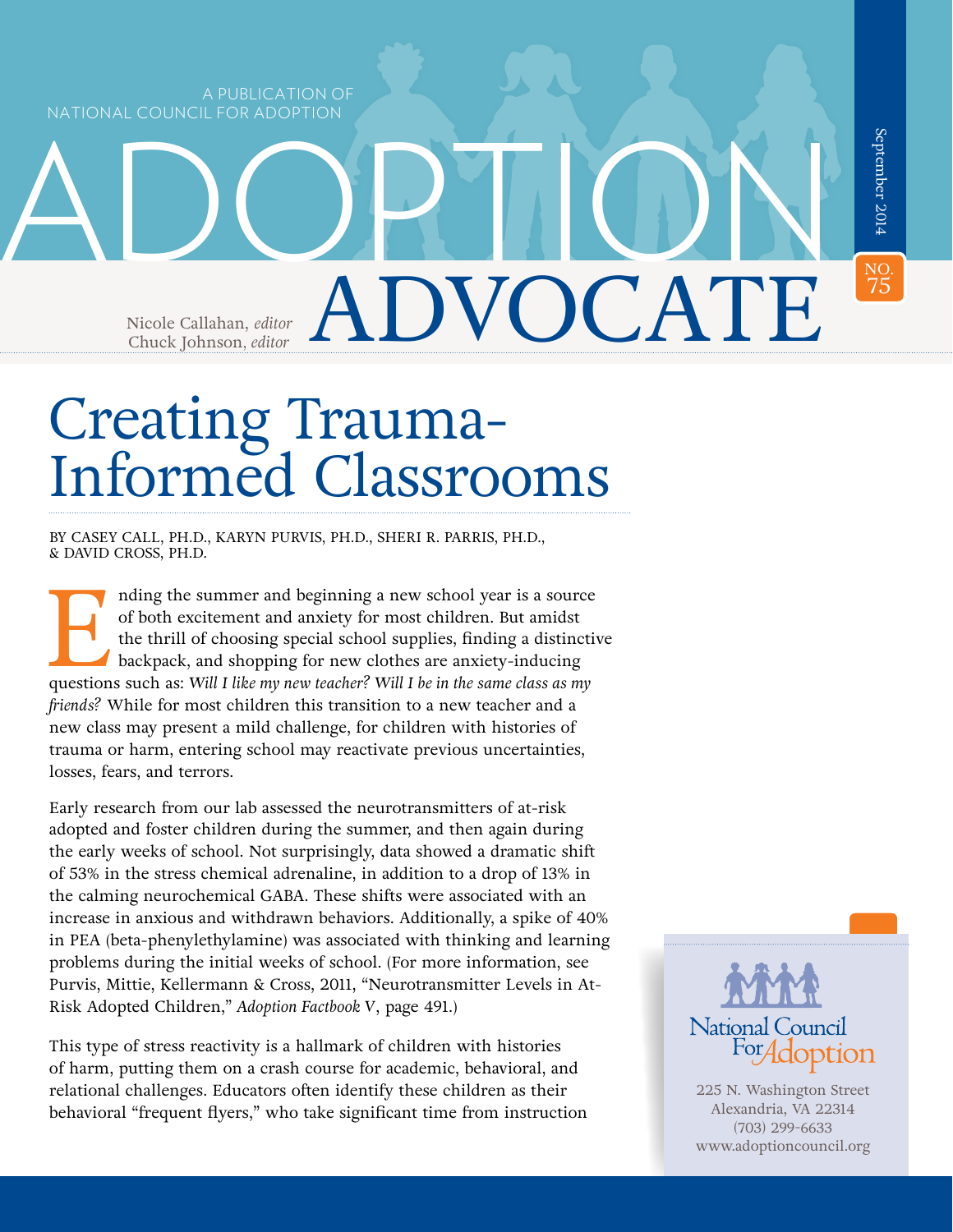for behavioral management. Tragically, these children are often sidelined from the academic setting, and too often become those who drop out of school or end up in alternative educational settings. They are in desperate need of academic settings that are trauma-informed and can meet their unique challenges and needs induced by histories of harm.

Over the past 16 years, our Institute of Child Development has created a research-based intervention, Trust-Based Relational Intervention® (TBRI®), which has been used in various settings to improve outcomes for vulnerable children. TBRI® is holistic, trauma-informed, and evidence-based. We began with implementation with families; in recent years, we have turned to the needs of children and teachers in an academic environment, with stunning results.

An Oklahoma elementary school—labeled the "worst school in the state" due to receiving the lowest test scores in Oklahoma for two successive years—implemented TBRI® with tremendous success. Data documented an 18% decrease in incident reports and a 23% decrease in referrals for the top ten most frequently referred students. In Missouri, working with an alternative high school, we noted a dramatic shift in the thinking of the school's leadership team, as evidenced by their decision to move from using three sterile eight-foot square "cell blocks" to isolate disruptive teens, to using a behavioral management system that taught students to self-regulate through the use of calming aids, such as a sensory room. Finally, in a Texas charter school serving a residential facility for 200 at-risk youth, graduation rates increased from 74% to 95%, and overall school referrals decreased 99.4% during the second year of TBRI® implementation. (For additional information on TBRI®, see Purvis, Parris & Cross, 2011, "Trust-Based Relational Intervention: Principles & Practices," *Adoption Factbook V,* page 497.)

Academic outcomes were dramatically altered in each of these schools, as educators and administrators began to recognize the impact of past neglect and trauma on previously abused children's behavior and capacity to learn. To put it simply, educators in these schools began to see the children and youth they were serving through a "trauma-lens." They began to recognize the impact of trauma, the hidden risk factors, the role of fear in behaviors, the unique physical needs of their students, the ability to learn proactively, and—perhaps most importantly—the power of nurturing relationships in the classroom.

## Recognize the Impact of Trauma

Successfully implementing trauma-informed classrooms requires understanding of the dramatic impact of trauma on all development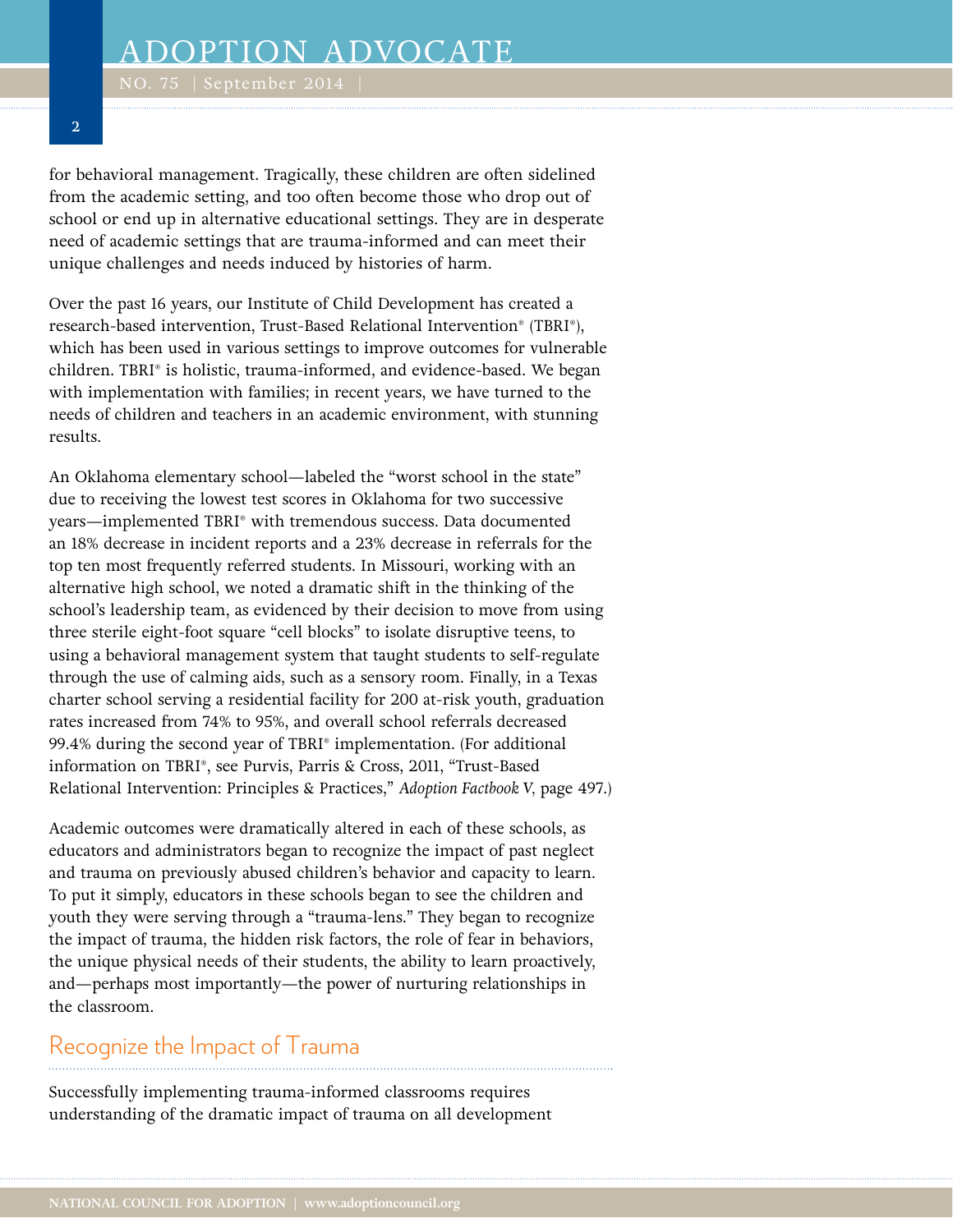# ADOPTION ADVOCATE

systems. Recent advances in neuroscience have documented previously unknown alterations in brain development, brain chemistry, and brain activity as a result of abuse and trauma. Only in the past six years have scientists documented changes to biological structures, including alterations in expression of the DNA, attributable to early histories of harm.

In our work, we often refer to at-risk children as those who have come from "hard places." Not only are there changes in the brain and the biology, there are also tragic changes in the belief systems of these children. Because trusted adults harmed them, they are often confused about how to make and keep friendships, how to interact with peers and adults, and how to figure out whom to trust. For many educators, reframing their students' behaviors as *survival strategies* rather than *willful disobedience* creates a dynamic shift in classroom interactions and behavior management.

#### Recognize the Risk Factors

Vulnerability in children from hard places can be attributed to six primary risk factors. Parents and educators are often stunned to realize the broad nature of these risks.

The first and most profound risk factor is prenatal stress. If the child's mother experiences hardship of any kind during pregnancy, her developing infant will bear neurochemical marks of her stress. Research documents the fact that anxious or depressed mothers give birth to infants who have higher levels of stress chemicals as well as alterations in brain activity. An additional prenatal risk is substance exposure, which is believed to be present in 80% of children in the foster care system (Dicker & Gordon, 2004). Prenatal substance exposure induces sweeping changes in brain development, and is associated with a plethora of cognitive and behavioral aberrations.

Another risk factor is birth trauma, which can, for example, cause minor brain hemorrhages that ultimately effect learning and behavior. A third risk factor is hospitalization in the early years of development. Medical procedures designed to save the life of a prematurely born infant, for example, comprise medical trauma. Surgeries, NICU care, and hospitalizations after accidents or during serious illnesses all impact development in ways similar to any other type of harm. In sum, "medical trauma" comprises trauma and bears a resemblance in impact and outcome to many other types of trauma.

The last three risk factors are more commonly recognized than the first three, and include abuse, neglect, and trauma. Abuse and neglect are common themes in the lives of children who are fostered or adopted.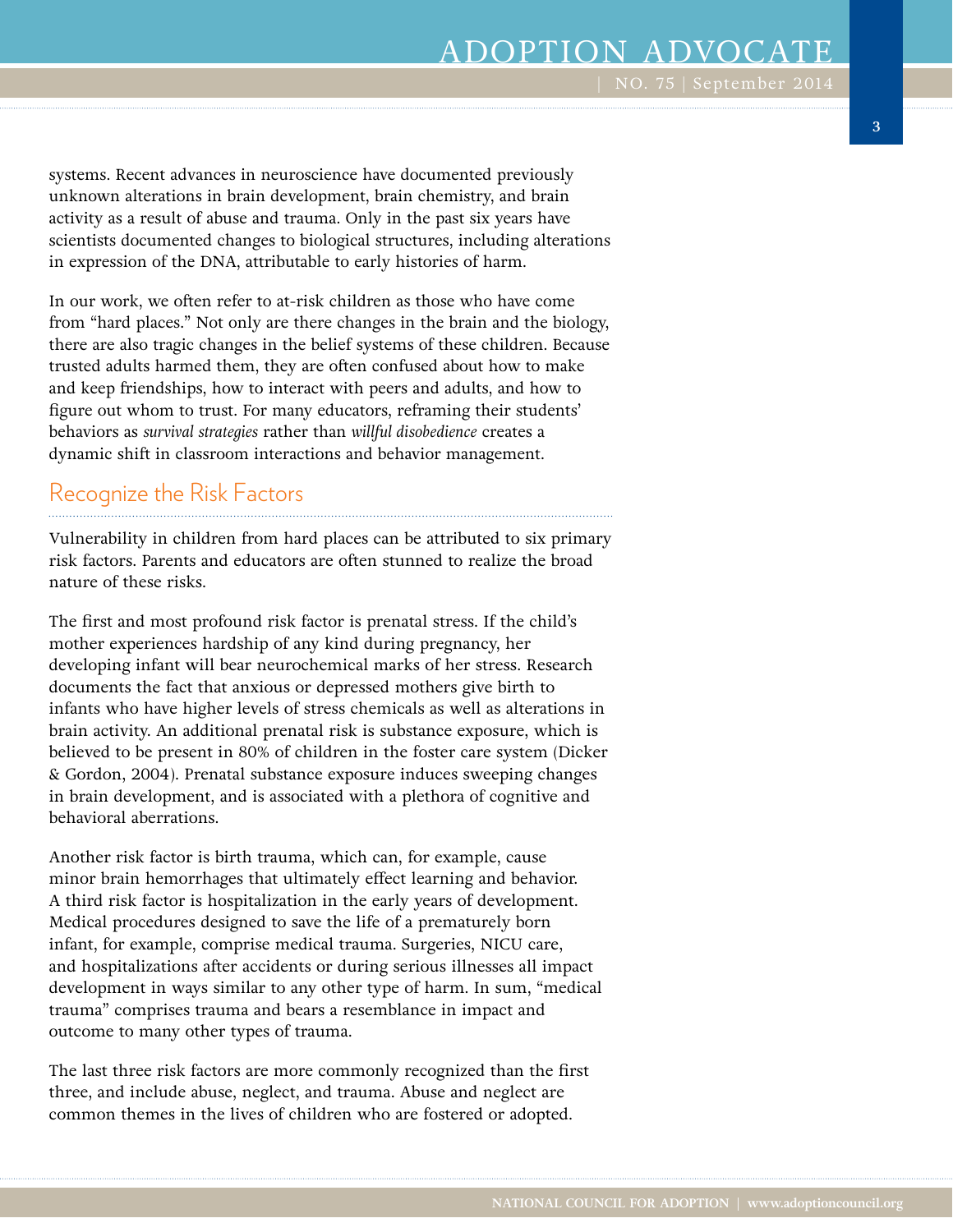Physical abuse, sexual abuse, and emotional abuse are common among those removed from their biological families. Another major risk factor is neglect, which is the daily fare of children adopted from orphanages and from many domestic environments. While neglect may seem less impactful then abuse, in many ways it can be more damaging. The message of abuse is "I don't like you"; the message of neglect is "you do not exist."

Most teachers will never know the full backstory of vulnerable children in their classrooms. However, insightful teachers will bear in mind that these experiences might have been the daily standard for children from hard places, and these past experiences cast a shadow over their thoughts and actions in the classroom.

Trauma can also include multiple foster placements, separation from biological siblings, loss of biological family, acrimonious divorce, a prior adoption dissolution, unwelcome moves to new cities or schools, natural disasters, and much, much more. For too many vulnerable children, varying risk factors compounded, one on top of another, exposing them to a broad range of risks and harms, creating deeper and deeper complexity in their needs.

By recognizing all of these potential risk factors, educators are often able to "reframe" behavioral and learning challenges. For example, a child who was adopted at birth but has significant problems in school might have experienced prenatal stressors, including potential substance exposure, which could be the source of these problems. Armed with such knowledge, educators are able to create more comprehensive plans for teaching children with a variety of needs.

#### Recognize the Role of Fear in Behavior

The amygdalae comprise a set of almond-sized nuclei in the brain that regulate *fight, flight, and freeze* responses, and are active and "online" even during pregnancy, creating aberrations in behavior for some children even if they were adopted at birth. The amygdalae are hyper-responsive in children coming from hard places (Perry, 1994), causing them to remain in a constant state of reactivity, inducing vigilant scanning of the environment to assess for potential threat. Because they are investing their energy in feeling safe, regions for learning are "offline," creating tremendous impediment to acquiring new knowledge. Simply put, fearful children can't learn.

Informed teachers can begin to disarm the amygdalae and help children feel safe by structuring the classroom so that it isn't over-stimulating

*By recognizing potential risk factors, educators are often able to "reframe" behavioral and learning challenges.*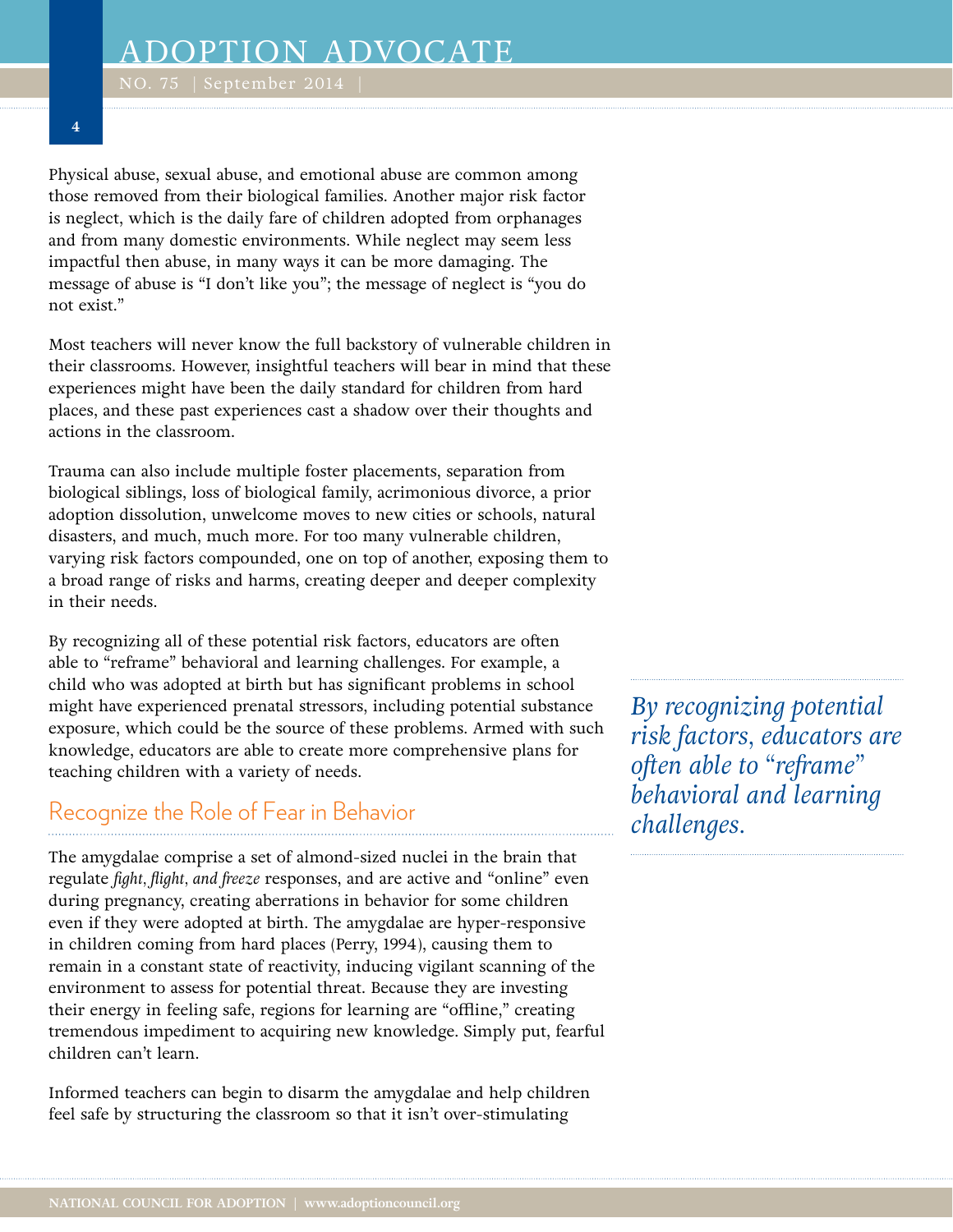# ADOPTION ADVOCAT

(e.g., not too cluttered or loud). They can learn behavioral intervention strategies that don't exacerbate trauma. They can partner with the fearful child in ways that help him overcome his fears.

Another powerful way to disarm fear in children is to "give voice." Children who feel heard feel safe. Giving voice can be done many ways—by giving undivided attention, for example, or by offering choices, compromises, or behavioral "re-dos." (For additional resources about giving voice to vulnerable children, see "The Healing Power of 'Giving Voice,'" *Adoption Advocate* No. 61, retrieved from www.adoptioncouncil.org/ publications/adoption-advocate-no-61.html.)

## Recognize Unique Physical Needs

Harkening back to the impact of trauma, trauma-informed environments will need to make proactive accommodations for children coming from hard places.

For example, glutamate, a neurotransmitter that is commonly elevated in children with histories of harm, is more active when children are dehydrated. This creates significant issues behaviorally, because glutamate is associated with aggression, violence, and seizures. By simply making water bottles accessible to children during school hours, glutamate levels can be controlled (Boudaba, Linn, Halmos, & Tasker, 2003). Insulin receptors are altered by chronic stress and prenatal exposure to alcohol, resulting in variations in blood sugar that are associated with dips in learning and behavior. Having snacks at times of day when children's blood sugar may be low (e.g., mid-morning between breakfast and lunch; mid-afternoon between lunch and dismissal) can keep blood sugar from dropping too low and significantly improve behavior and learning (Benton, 2007; Benton & Stevens, 2008; Gailliot et al., 2007; Kaplan et al., 2004).

Finally, a majority of children with histories of harm are reactive to sensory input. Being prepared to meet these unique needs is critical. For example, in music class, if the sounds are too loud—or in art class, if the finger painting project is tactilely aversive—children can be permitted to choose an alternative activity, thereby disarming their fear and earning their trust.

#### Recognize the Power of Connection

In his seminal article "The Three Pillars of Trauma-Informed Care," Howard Bath identifies three pillars: Safety, Connection, and Emotional Regulation. He notes that Connection is the central pillar, without which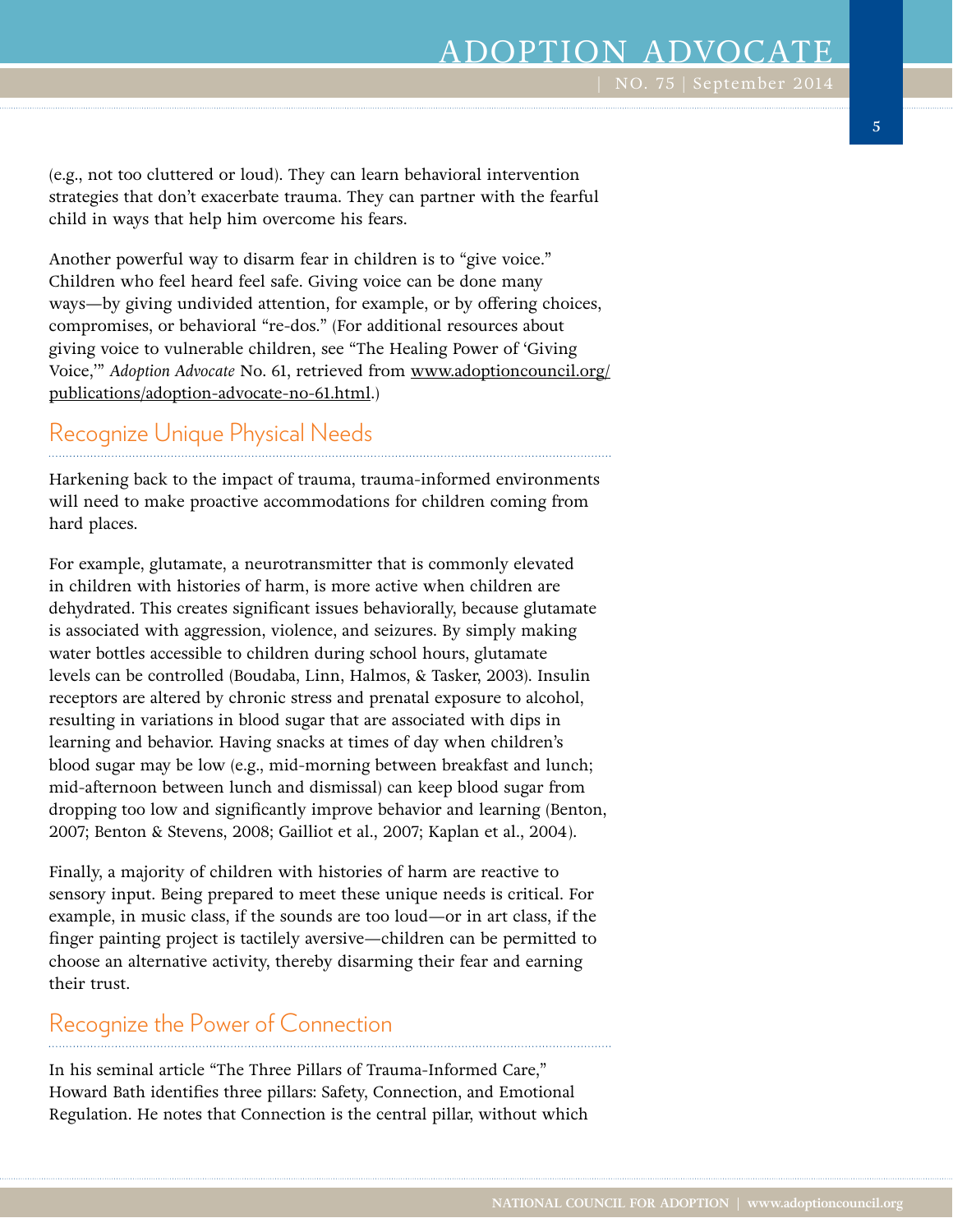trauma-informed care cannot occur (Bath, 2008). If children feel safe and connected to their teachers, they will be able to learn. Teachers can set the stage for connection and, with it, learning, by looking into the eyes of her students with "soft eyes," using a warm, welcoming voice, and greeting her students at the door each morning. As Bath writes, "Safety itself depends on the development of the second pillar of trauma-informed care—comfortable connections between traumatized children and their care providers and mentors. Positive relationships are necessary for healthy human development, but trauma undermines these life-giving connections. Although the importance of positive relationships has long been recognized, there is now good scientific evidence from human services that these are the critical ingredients in healing and growth."

The first pillar Bath identifies, Safety, is closely tied to Connection. In optimal child development, the capacity to feel safe is associated with having a trusted adult that will meet their needs and offer protection. Bath writes: "[C] onsistency, reliability, predictability, availability, honesty, and transparency are all carer attributes that are related to the creation of safe environments for children. Including the child in decision-making is also important, as is the provision of knowledge about their circumstances (where appropriate). Bruce Perry (2006) places considerable emphasis on ensuring that children have appropriate power and control over their circumstances where it is developmentally and practically possible." Another consideration in creating safety, according to Bath, is meeting children's needs and "the absence of punitive and/or controlling responses from adults."

The final pillar of Trauma-Informed Care is Emotional Regulation. In optimal child development, it is the adult who regulates physical and emotional needs. Among children coming from hard places, regions of the brain for self-regulation have been impaired. Teachers who understand this alteration in brain development can begin to reframe misbehavior as a cue from the child that they need the teacher's presence and guidance to help them regulate. According to Bath: "There are many approaches to the teaching of self-regulation skills. For example, some traumatized children have not had the benefit of parental figures who have taught them how to calm themselves down. These children may need adults who are willing to 'co-regulate' with them when their emotions run wild, rather than relying on coercive approaches. The basic skills of active listening have a central role, especially the reflective skills which promote the labeling of feelings."

#### Conclusion

A burgeoning body of research documents the fact that children who feel safe with their teachers have lowered levels of the stress chemical *If children feel safe and connected to their teachers, they will be able to learn.*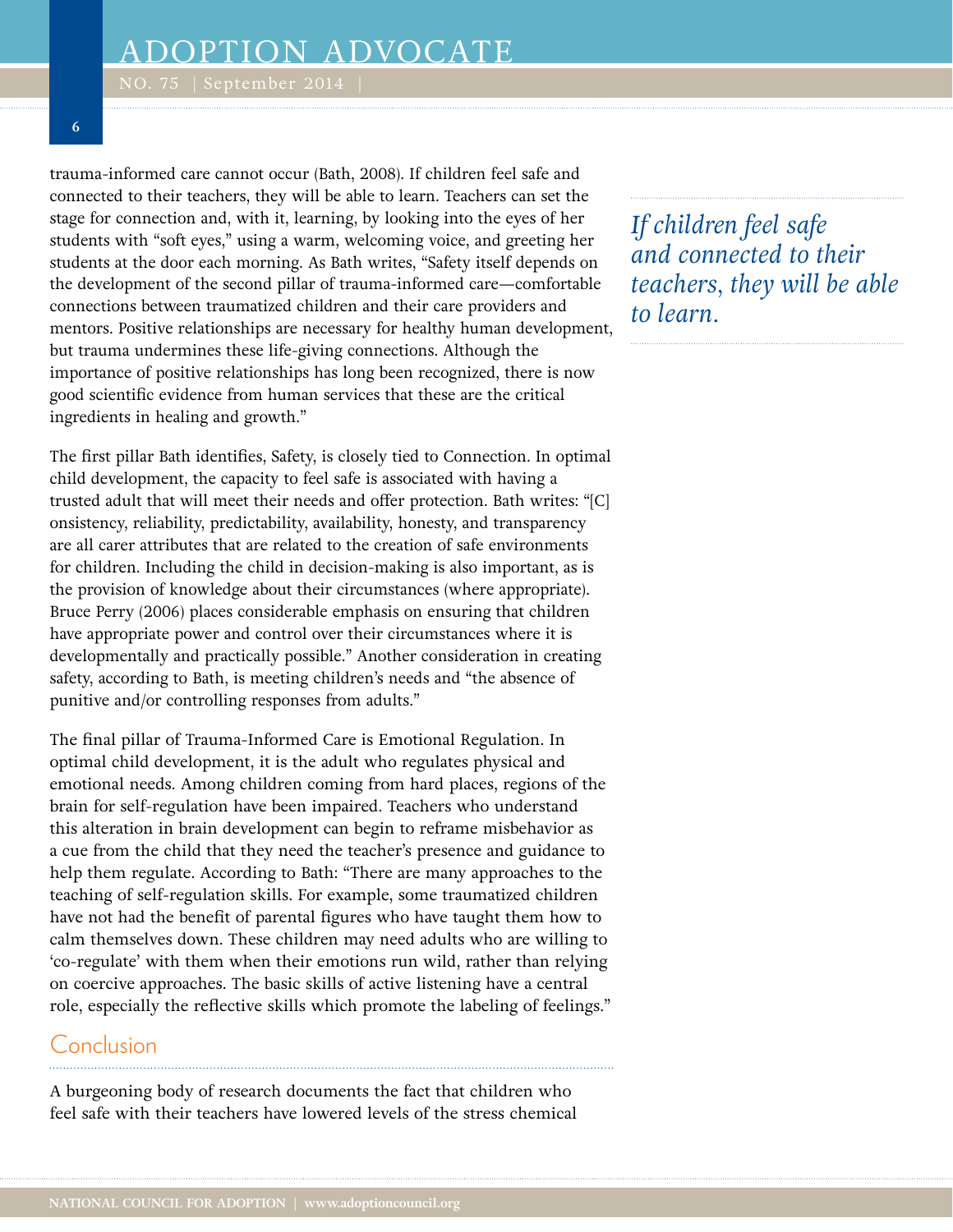## ADOPTION ADVOCATE

**7**

cortisol and higher levels of learning. Insightful, informed teachers who understand and recognize the unique needs of their students coming from hard places have the capacity to open the doors of learning to them, and to become partners in creating safe, nurturing trauma-informed classrooms—the gateways to satisfying outcomes for their students.

#### Appendix: TBRI® Principles and Strategies for Trauma-Informed Classrooms

The foundation for both TBRI® and the Three Pillars of Trauma-Informed Care is relationships. Students must feel connected in order to feel safe, and it is this safety that gives them the capacity to learn. A Trauma-Informed Classroom (TIC) is an environment where children from "hard places" can be successful, involved learners. Following is a list of TIC strategies:

- Reframe students' behaviors as *survival strategies* instead of *willful disobedience*.
- Recognize developmental risk factors (prenatal stress, birth trauma, early hospitalization, abuse, neglect, and trauma) and their contribution to students' behaviors. Use this information to respond to the underlying *need* of the behavior instead of the behavior itself.
- Nurture relationships with students and between students.
	- » Make eye contact using soft eyes when speaking with students or making a request.
	- » Encourage healthy positive touch into the classroom routine, such as handshakes, high fives, and fistbumps.
	- » Take an interest in students' lives. For example:
		- Ask questions.
		- Listen.
		- Incorporate a journaling activity in class. Read and respond to entries.
		- Recognize emotional states; e.g., when a student looks like they are upset or angry.
		- Have a check-in question at the beginning of each class; e.g., "On a scale of 1 to 10, my stress level is a  $\frac{1}{2}$ " or "The best" gift I ever received was  $\frac{1}{1}$
- Create an environment where students feel safe. Children from hard places need predictable environments.
	- » Physical environment should be organized and not overwhelming in terms of lighting, colors, materials.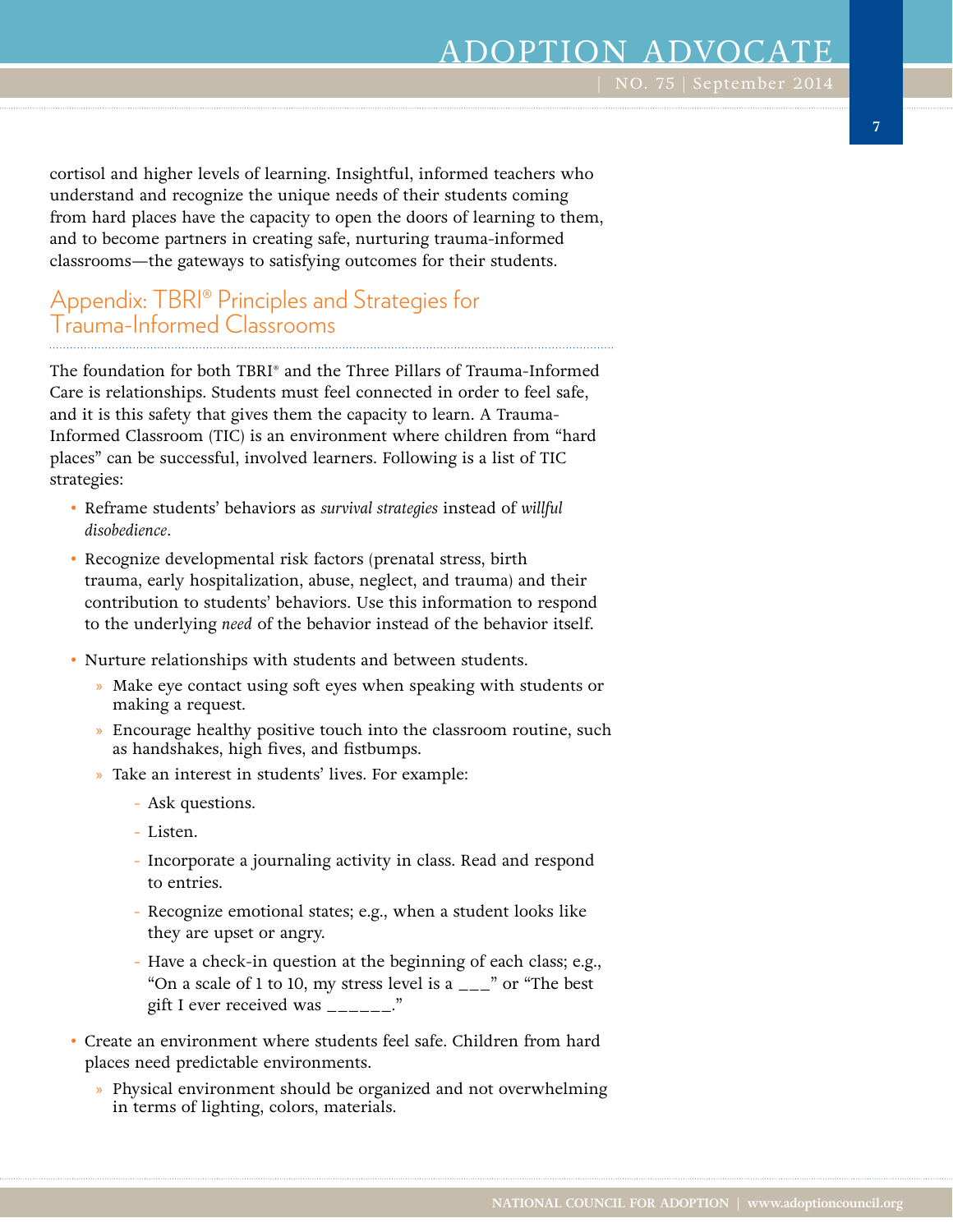- » Establish and practice routines for classroom procedures; e.g., what to do when entering the classroom, how to ask a question, where journals go, etc.
- » Post a classroom schedule and give warnings if it is going to change.
- » During daily transitions, provide warnings leading up to the transition; e.g., "Five minutes until we go to lunch," "Three minutes until we go to lunch," "One minute until we go to lunch."
- » Give students a voice in the classroom and allow it to be heard.
	- - *Give undivided attention.* Make eye contact and extend a handshake when students enter the classroom.
	- Offer *choices*, such as allowing students to complete assignments in the order they choose.
	- Make *compromises*, such as extending a deadline to Monday so students can have the weekend to complete a group project.
	- Practice behavioral *re-dos*, such as having a student "try it again" if they use disrespectful words.
- Address students' physiological needs.
	- » Allow water bottles and snacks in the classroom.
	- » Encourage physical movement, such as allowing students to get up and walk around or to stand up while they work.
	- » Understand students' sensory needs and provide tools to accommodate for these needs, such as:
		- Noise-cancelling headphones
		- A quiet place to work
		- Soft background music
		- Weighted items (lap pad, blanket, vest, etc.)
		- Fidgets (squeeze balls, velcro under the desk, etc.)
		- Bubble gum
		- Soft or natural lighting
- Practice self-regulation skills.
	- » After a cognitively challenging task, practice deep breathing or other self-regulation techniques.
	- » Purposefully plan an activity that will excite students; e.g., freeze tag, water balloon toss, science experiment. Then practice selfregulation or calming techniques.
	- » Help students identify their level of alertness.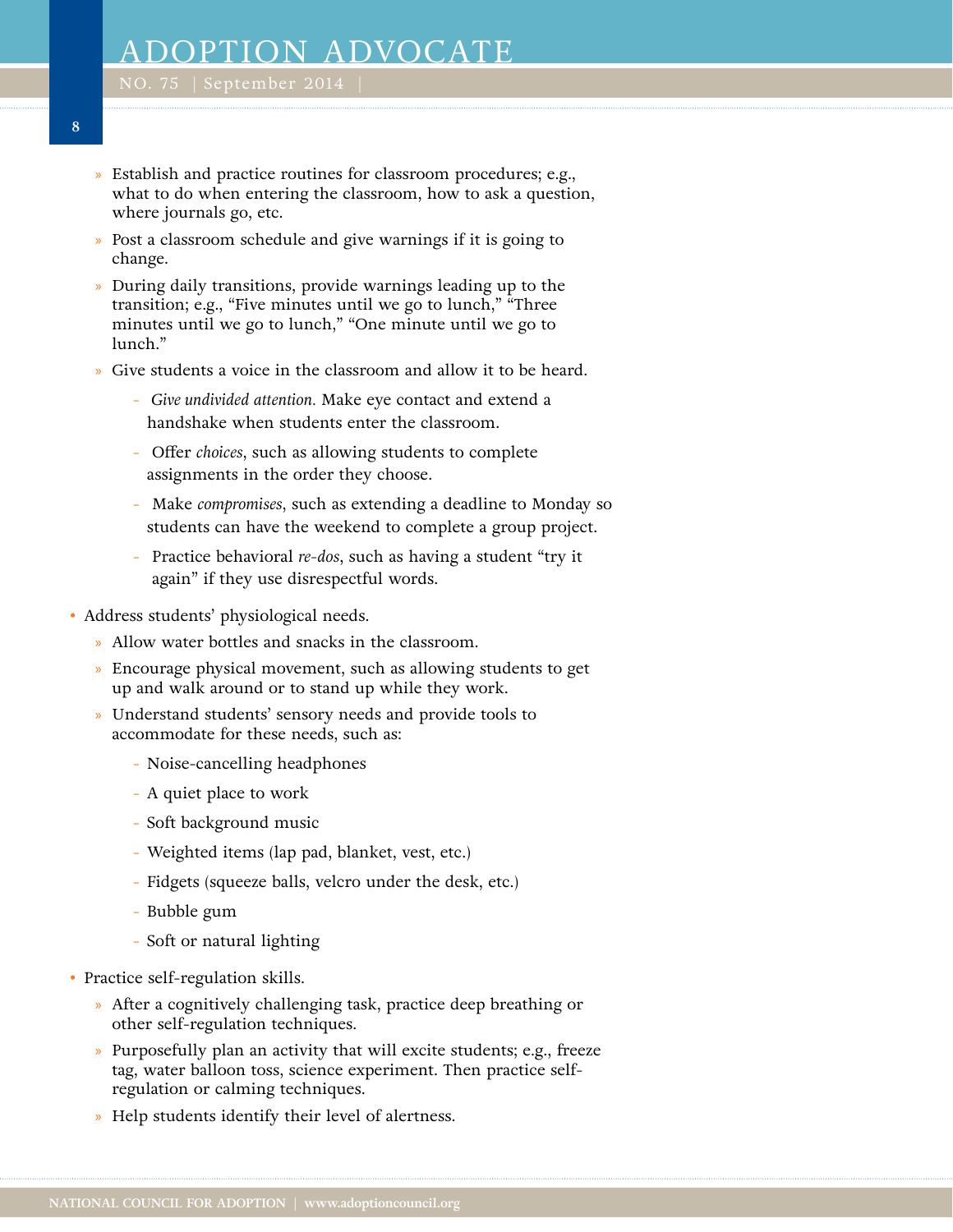- Be proactive.
	- » Teach skills and behaviors before they are needed or required.
		- Teach and practice calming or self-regulation techniques *before* exciting or stimulating activities; e.g., deep breathing, pressure points, chair sit-ups, pushing down the wall, weighted items, fidgets.
	- » Help students identify their feelings by using a feelings check during class. Say, "If you are feeling *embarrassed/anxious/bored*/ *etc.*, give me a thumbs-up; if not, give me a thumbs-down. If you aren't sure, you can turn your thumb sideways."
	- » Practice labeling emotions and make plans for dealing with them; e.g., have student list three things she can do when she feels *sad/ mad/scared/etc.* Practice the plans.
- Have fun!
	- » Students' brains are primed for learning when they are engaged in a joyful activity.
	- » Play review games and throw a prize to the student with the correct answer.
	- » Have dramatic readings, mini-concerts, or theatrical performances that meet learning objectives.
	- » Improve a sense of classroom community by incorporating teambuilding exercises into your curriculum.
	- » Take dance and motor breaks.

## REFERENCES

Bath, H. (2008). The three pillars of trauma-informed care. *Reclaiming Children & Youth*, 17(3), 17-21.

Benton, D. (2007). The impact of diet on anti-social behavior. *Neuroscience & Biobehavior Reviews*, 31, 752-774

Benton, D., & Stevens, M. K. (2008). The influence of a glucose containing drink on the behavior of children in school. *Biological Psychology*, 78(3), 242-245.

Boudaba, C., Linn, D. M., Halmos, K. C., & Tasker, J. G. (2003). Increased tonic activation of presynaptic metabotropic glutamate receptors in the rat supraoptic nucleus following chronic dehydration. *The Journal of Physiology*, 551, 815-823.

Dicker, S., & Gordon, E. (2004). *Ensuring the healthy development of infants in foster care: A guide for judges, advocates, and child welfare professionals*. New York: Zero to Three.

Gailliot, M. T., Baumeister, R. F., DeWall, C. N., Maner, J. K., Plant, E. A., Tice, D. M., Schmeichel, B. M. (2007). Self-control relies on glucose as a limited energy source: Willpower is more than a metaphor. J*ournal of Personality and Social Psychology*, 92(2), 325-336.

Lieberman, M., Eisenberger, N., Crockett, M., Tom, S., Pfeifer, J., & Way, B. (2007). Putting feelings into words: Affect labeling disrupts amygdala activity in response to affective stimuli. *Psychological Sciences*, 18(5), 421-428.

Perry, B. D. (1994). Neurobiological sequelae of childhood trauma: Post-traumatic stress disorders in children. In M. Murburg (Ed.), *Catecholamine function in post-traumatic stress disorder: Emerging concepts* (pp. 253-276). Washington, DC: American Psychiatric Press.

Perry, B. D. (2006). Applying principles of neurodevelopment to clinical work with maltreated and traumatized children. In N. Webb (Ed.), *Working with traumatized youth in child welfare* (pp. 27-52). New York: The Guilford Press.